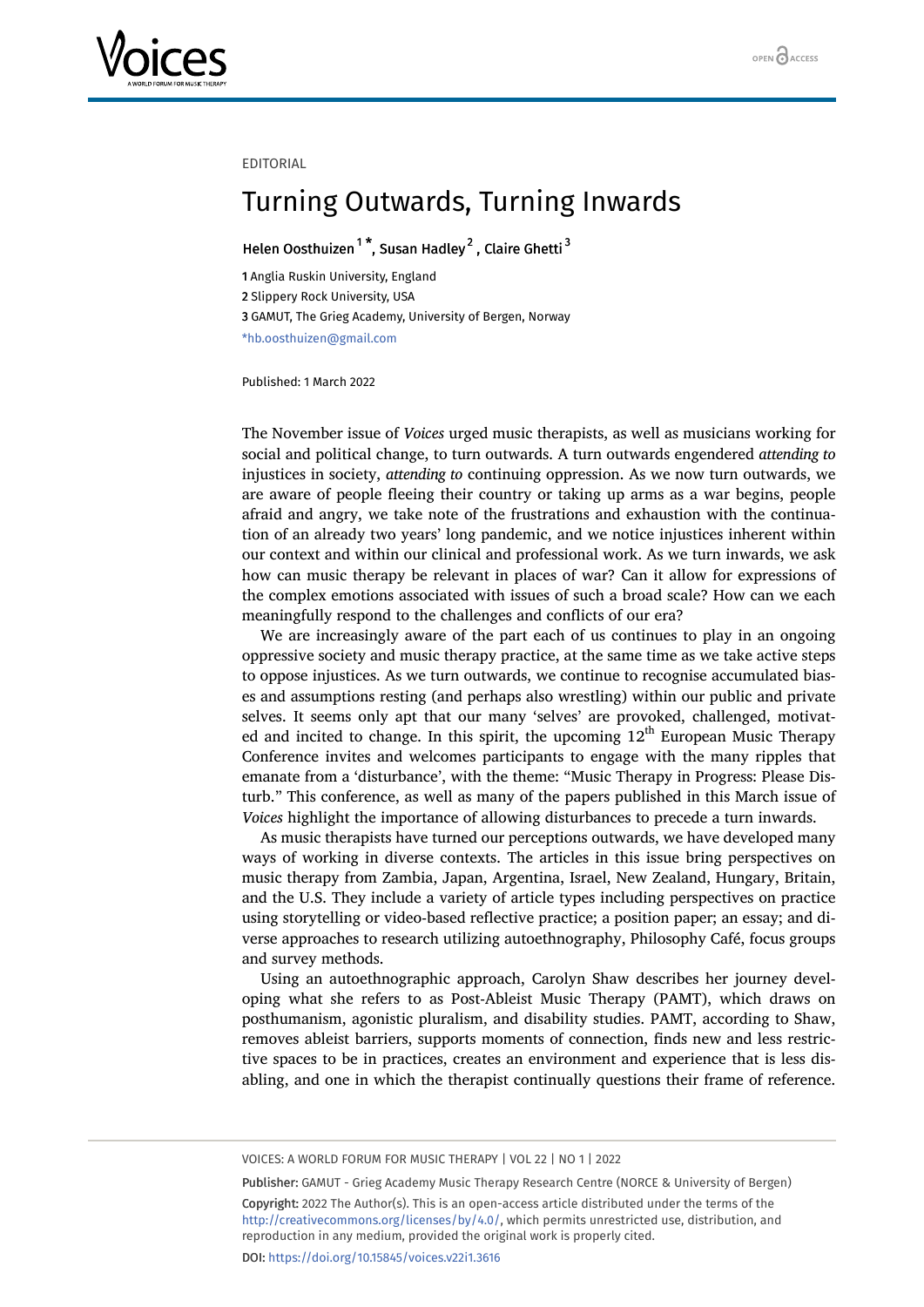Unlike social justice practices based on empowerment and humanism, PAMT relies on agonism and posthumanism. Shaw's article includes vignettes that are helpful in illustrating PAMT.

Challenging the outward stereotypes around aging, Aviya Riabzev, Ayelet Dassa and Ehud Bodner explore what engagement in group vocal improvisation can afford healthy older adults. Through a qualitative study using focus groups, the authors explore how older adults experienced free vocal improvisation as creating an open space for exploration of themselves and their voices. Participants' attitudes toward their voices changed during engagement in free vocal improvisation and they experienced meaningful self-discoveries. Participants were empowered by their experiences and expressed a new sense of capability and possibility that transferred to their lives outside of the group improvisation sessions. The authors underline the importance of vocal improvisation for healthy older adults, as a means for expanding identity, making meaning and self-expression.

Critically examining our practices in music therapy includes turning inward to address matters of representation and bring attention to unexamined assumptions and beliefs. Lorna Segall and Olivia Yinger focus on the practice of music therapy in correctional settings within the U.S. Their online survey explored the philosophy, practices and protocols of music therapists working in such settings, including reasons for choosing or declining such work. Segall and Yinger examine the correctional system in the U.S. and acknowledge the role that poverty and systemic racism play. The authors found a greater representation of music therapists identifying as non-white and as male in respondents who work in prison settings, versus those who do not. Segall and Yinger recommend that music therapists working in this setting should seek to understand the factors that impact policies in the correctional system and develop reflexivity around how their intersectionality influences their practice in the corrections context.

In a pair of articles drawn from a survey study, Tony Meadows, Lillian Eyre, and Audra Gollenberg examine work satisfaction levels, workforce characteristics, workplace and job satisfaction, stress, burnout, and happiness of music therapists in the U.S. Regarding work satisfaction levels, their mixed methods study found that work satisfaction levels were significantly associated with stress, burnout, and happiness, and were connected to their identities as music therapists. The results of this research provide important insights into the occupational wellbeing of the profession of music therapy in the U.S. Their research also provided a comprehensive portrayal of the U.S. music therapy workforce. They found that in general music therapists are happy with their workplace and job conditions and experience moderate stress and low burnout. The most concerning finding in their research concerned the income for music therapists, which are very varied and often quite low for early-career music therapists. This suggests the need for more advocacy efforts in this area. The two studies together provide a comprehensive view of the occupational wellbeing of the music therapy profession in the U.S.

Sekyung Jang recognizes the importance of fostering reflective practice in music therapy training and presents a practical methodology for video-based reflective practice. Jang's methodology consists of self-observation of video-recorded sessions with questions to structure reflection. The process helps music therapy trainees identify the "reciprocal and cyclical" aspects of their practices as a means of gaining insight on dynamics and developing clinical reasoning skills. Jang envisions this structured reflection as being relevant for professional development, peer supervision and clinical supervision.

Utilizing the Philosophy Café method, 三宅 博子(Hiroko Miyake), explores her work with a disabled adolescent client who she has been working with for seven years. A driving question in this work has been around how she can make music with this client. She asks this not superficially, but in reference to the larger social structure and various values and relationships within that structure. To explore this question deeply, the Philosophy Café method allowed her to dialogue for about two hours with a group of people unrelated to her work with this client, including music therapists, musicians,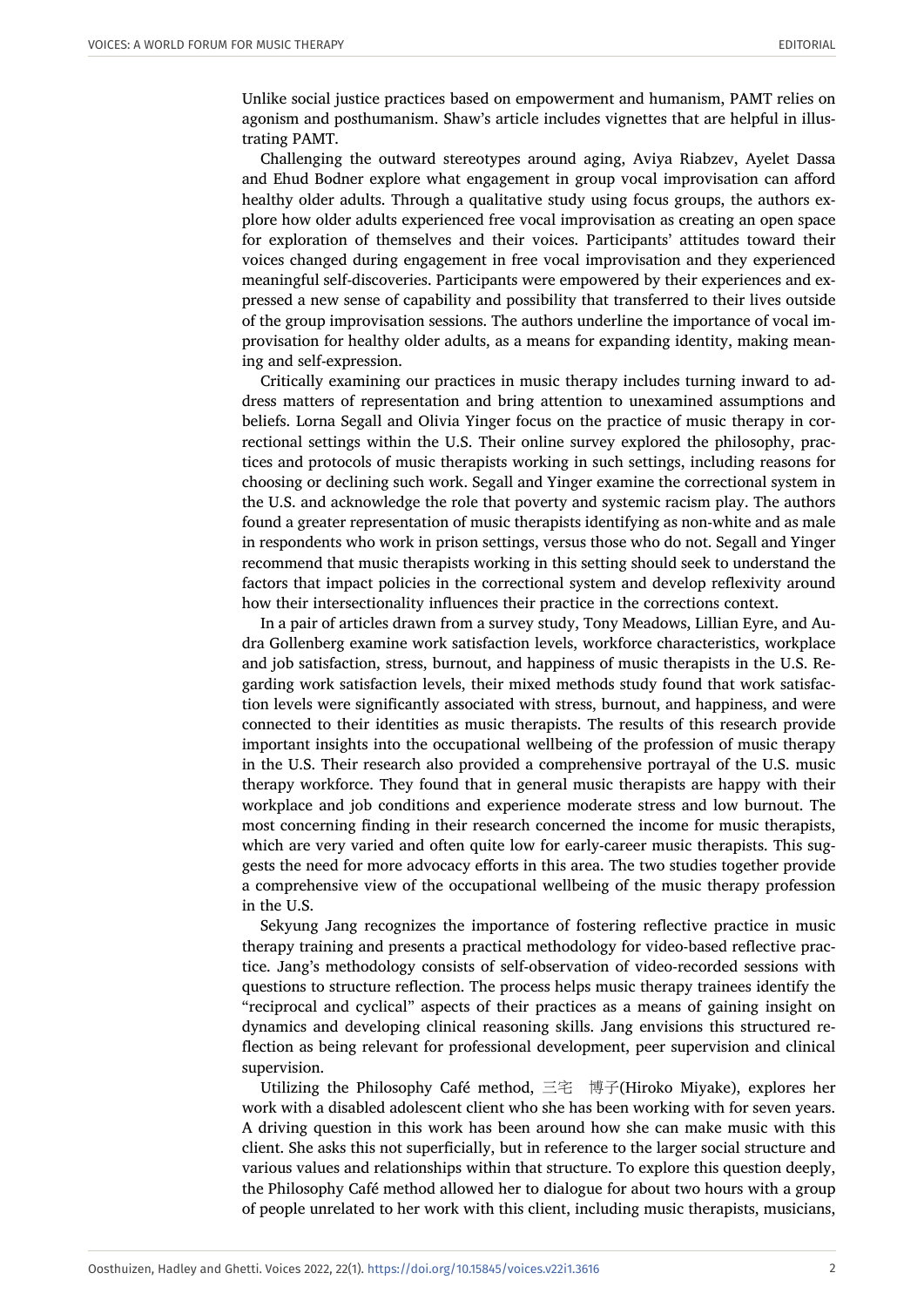and other people interested in dialoguing about it. The idea is to learn from a variety of viewpoints and to enable new perspectives to emerge. Including people outside of music therapy enables thorough examination of words and concepts we use in music therapy that have largely been developed from a Western-centric perspective and to challenge these. This article has been published in Japanese and in English.

Nsamu Moonga illustrates the use of storytelling as a celebration of heritage and culture. Given the mythopoetic potency that stories have had on his own life, he honours the power they can hold for many people in music therapy. Stories possess rich and complex traditions that have been passed down through the generations, often through oral traditions. He suggests that stories are representations of art and community and that storytelling is a way of building community. Storytelling in a community draws on the aesthetics of that community. As we come together in music therapy as a community of communities, Nsamu's contribution reminds us how important it is to embrace a wide array of storytelling traditions within *Voices*.

Considering how participating in a choir enables social connection, Zsófia Fekete and Fanni Eckhardt explore how members of the Hungarian Aphasia Choir experienced online versus offline rehearsals during the time of the COVID-19 pandemic. Turning our attention inwards at the choir members' experiences and contextualizing them outwards in relation to the international community of aphasia choirs, the authors sensitize us to the increased burden the pandemic has caused for people who communicate in alternative ways. Online participation increased accessibility for some choir members, while for others, such solutions could not match the psychosocial benefits and feelings of community that in-person rehearsals bring.

Music therapist Helen Bonny responded to her own experiences of working with clients in the area of mental health. She noted that: "I felt that hearing carefully chosen samples of this music while in a very relaxed state of consciousness could facilitate in evoking important memories and in working through conflicts in the context of psychotherapy … the harmonic integration of inspired music could also bring about healing and transformation when the client was ready to receive it" ([Bonny, 2001, para. 3](#page-3-0)). Her development of the model was strongly influenced by her own experiences, as she turned outwards towards the context where she worked. As Guided Imagery and Music (GIM) has expanded and developed as a field internationally, Martin Lawes turns inwards to reconsider the practice. How do we define GIM? Who is qualified to practice? What boundaries need to be in place to ensure that this practice is transformative rather than mundane, or even harmful for clients?

Nuria Inés Alicia Marsimian provides a thoughtful review of the book, *Fundamentos de Avaliação em Musicoterapia* [Essentials of Music Therapy Assessment](2020) by Gustavo S. Gattino. Gattino's book is published in Portuguese, a language that Marsimian accesses through her own Spanish language. The book is also published in English. Marsimian weaves together a review of the book with a recounting of the development of her own thinking in relation to music therapy assessment of children. Marsimian brings concepts from the book to life by contributing a practical visualization of the continuous assessment process for the children with whom she engages in music therapy. Through the course of the review, Marsimian educates the reader in the unique ways Gattino opens up our thinking about assessment, while she also provides personal and practical examples of how such thinking has evolved in her own work. The book review is published in Spanish and in English.

At this intersection of reflecting inwards and turning outwards, we take the opportunity to thank Bec Blakeney for her attentive service as copyeditor. Bec joined the *Voices* team in a time of change and skilfully helped expand our team of copyeditors. We wish her well as she takes on new responsibilities at this time. We also take this opportunity to thank Mike Viega for his creative suggestion to initiate and serve in the position of Communications Editor for *Voices*. His dedication to the mission of the journal through long terms on the editorial team and as a peer reviewer has been invaluable and he will be missed. As Mike turns attention toward other important com